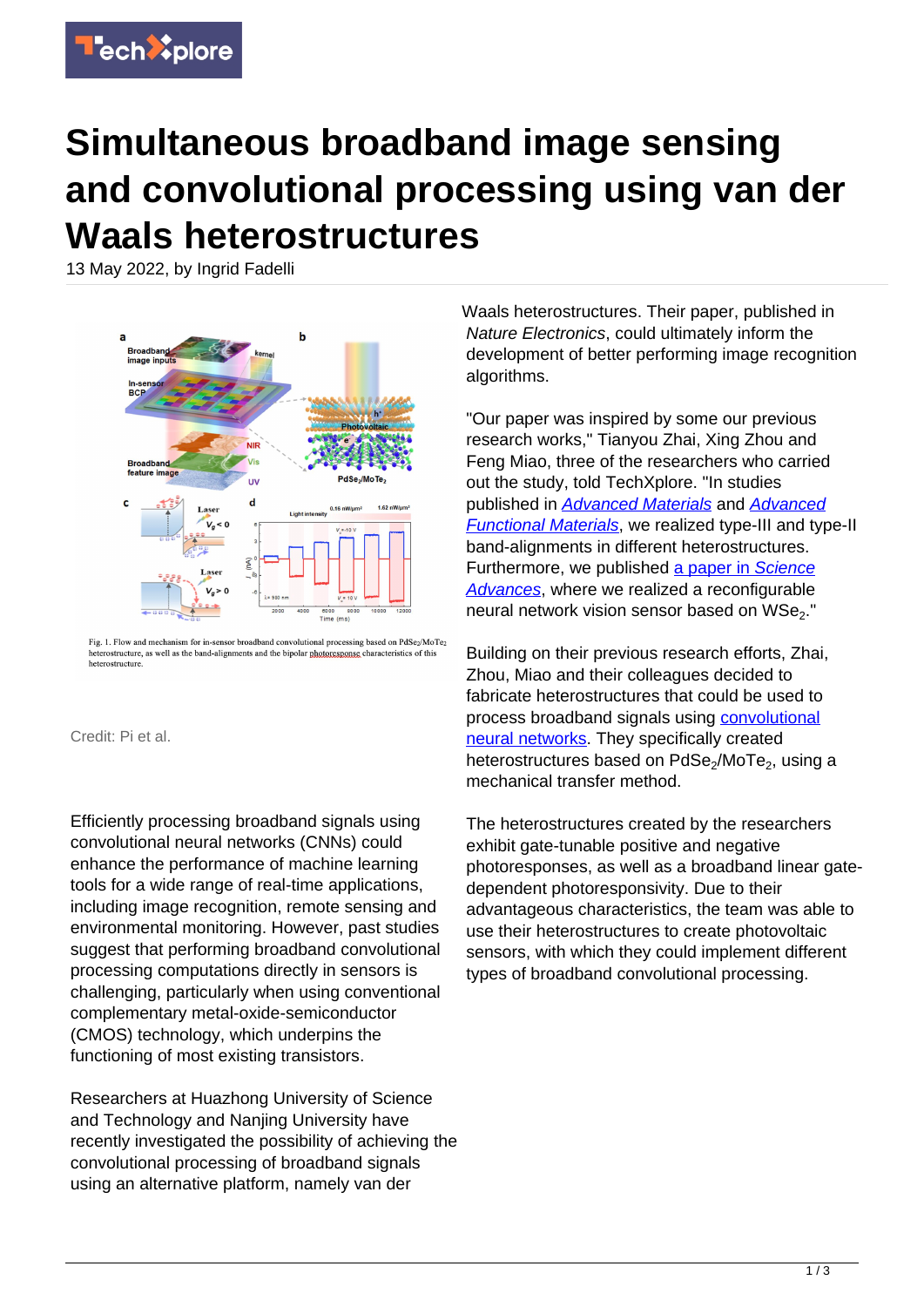



Fig. 2. Implementation of broadband convolutional processing with a vdW heterostructure photosensor

Credit: Pi et al.

"Under a fixed gate voltage, the photoresponse modulation under different photon energies determines the wavelength-dependent convolutional characteristics," Zhai, Zhou and Miao explained. "In addition, the photoresponse depends on the gate voltage, and modulation of the gate voltage can be used to realize the configuration of different convolution kernels to achieve different operations on remote sensing images."

As an initial proof-of-concept, Zhai, Zhou, Miao and their colleagues used a single device based on their heterostructures to receive pixel images individually and then perform broadband convolutional processing on these images. In the future, however, they could also test their proposed © 2022 Science X Network system using two or more devices.

The researchers are among the first to perform broadband image recognition directly in-sensor. Their findings are highly promising, as their solution significantly outperformed conventional convolutional networks that are only capable of single-band processing.

Notably, the device created by Zhai, Zhou, Miao and their colleagues simultaneously achieved photodetection and [broadband](https://techxplore.com/tags/broadband/) information

processing. In the future, it could thus be used to develop more advanced image recognition tools, as well as alternative solutions to monitor remote environments.

"Using our newly devised, special ambipolar vdW [heterostructure](https://techxplore.com/tags/heterostructure/), we developed a new approach to realize in-sensor computing multifunctional optoelectronic devices," Zhai, Zhou and Miao added. "We now plan to realize in-sensor-memory computing at hardware level for more complex functional requires. Meanwhile, we also plan to achieve large-scale integration of these devices to implement practical in-sensor convolutional processing."

 **More information:** Lejing Pi et al, Broadband convolutional processing using band-alignmenttunable heterostructures, Nature Electronics (2022). [DOI: 10.1038/s41928-022-00747-5](https://dx.doi.org/10.1038/s41928-022-00747-5)

Xing Zhou et al, Tunneling Diode Based on WSe2 /SnS2 Heterostructure Incorporating High Detectivity and Responsivity, Advanced Materials (2018). [DOI: 10.1002/adma.201703286](https://dx.doi.org/10.1002/adma.201703286)

Bao Jin et al, Excellent Excitonic Photovoltaic Effect in 2D CsPbBr 3 /CdS Heterostructures, Advanced Functional Materials (2020). [DOI:](https://dx.doi.org/10.1002/adfm.202006166) [10.1002/adfm.202006166](https://dx.doi.org/10.1002/adfm.202006166)

Chen-Yu Wang et al, Gate-tunable van der Waals heterostructure for reconfigurable neural network vision sensor, Science Advances (2020). [DOI:](https://dx.doi.org/10.1126/sciadv.aba6173) [10.1126/sciadv.aba6173](https://dx.doi.org/10.1126/sciadv.aba6173)